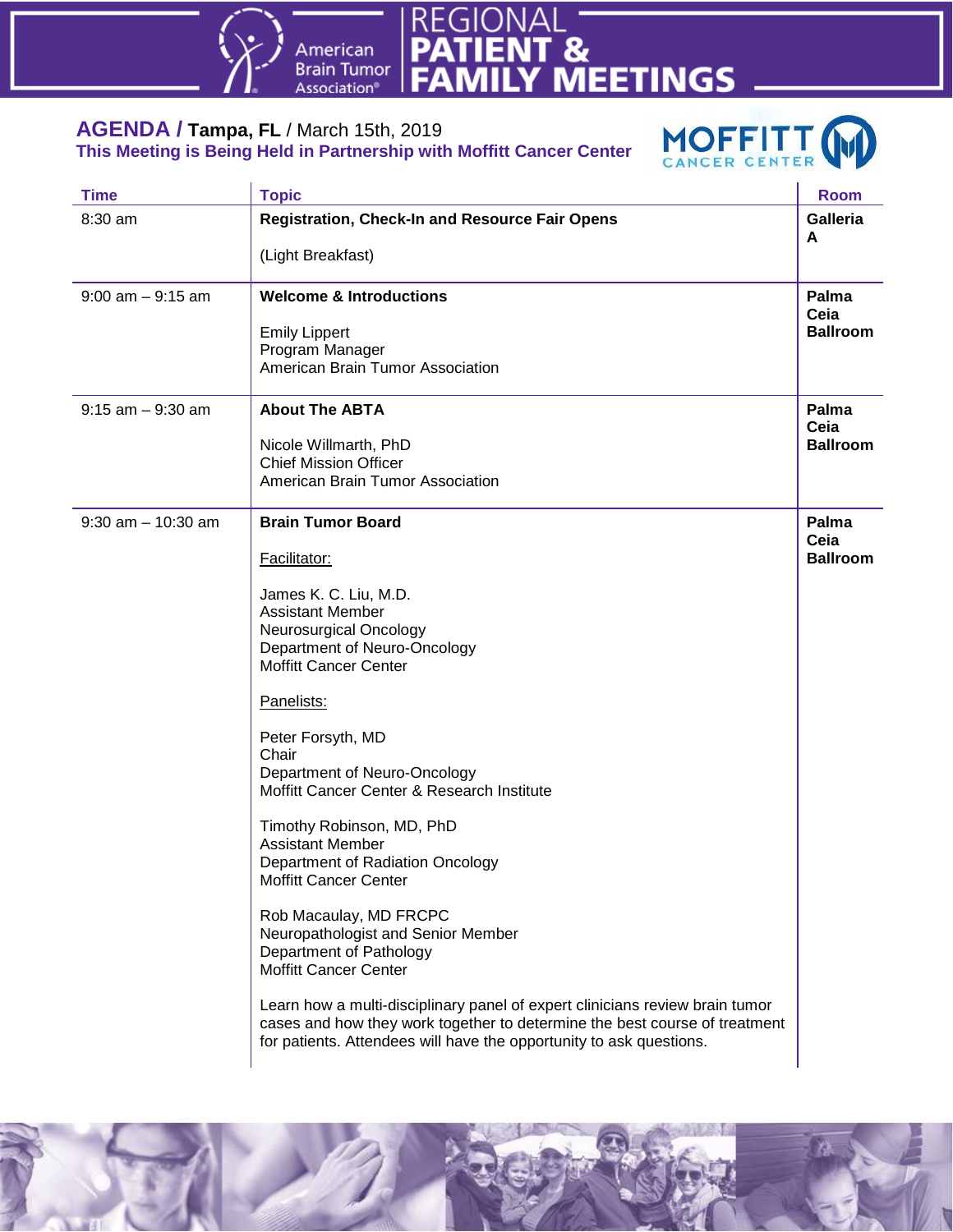

| 10:30 am $-$ 10:45 am | <b>Break, Networking and Resource Fair</b>                                                                                                                                                                                                                                                                                                                                                                                                                          | <b>Galleria</b><br>A & B         |
|-----------------------|---------------------------------------------------------------------------------------------------------------------------------------------------------------------------------------------------------------------------------------------------------------------------------------------------------------------------------------------------------------------------------------------------------------------------------------------------------------------|----------------------------------|
| 10:45 am $-$ 12:00 pm | Living with a Brain Tumor: Patient & Caregiver Panel                                                                                                                                                                                                                                                                                                                                                                                                                | Palma<br>Ceia                    |
|                       | Facilitator:                                                                                                                                                                                                                                                                                                                                                                                                                                                        | <b>Ballroom</b>                  |
|                       | Andrea Dombrowski, LCSW, ACHP-SW<br><b>Patient and Family Services</b><br><b>Moffitt Cancer Center</b>                                                                                                                                                                                                                                                                                                                                                              |                                  |
|                       | Panelists:                                                                                                                                                                                                                                                                                                                                                                                                                                                          |                                  |
|                       | JB & Joshua Bird<br>Kay & John Potter<br>Larry & Nancy Thomason<br><b>Brian &amp; Elke Chaples</b>                                                                                                                                                                                                                                                                                                                                                                  |                                  |
|                       | Local patients and caregivers share their journey as they are navigating<br>through the process of living with a brain tumor or caring for their loved one<br>who has a brain tumor. This session will give attendees the opportunity to<br>participate in a discussion and relate with other patients and caregivers who<br>are walking through a similar journey. Attendees will have the opportunity to<br>ask questions to the patient and caregiver panelists. |                                  |
| 12:00 pm - 12:45 pm   | Lunch, Networking and Resource Fair                                                                                                                                                                                                                                                                                                                                                                                                                                 | <b>TBD</b>                       |
|                       | (Lunch Provided)                                                                                                                                                                                                                                                                                                                                                                                                                                                    |                                  |
| 12:45 pm $-$ 1:30 pm  | <b>Symptom Management</b><br>Ralene D. Simpkins, RN, BSN                                                                                                                                                                                                                                                                                                                                                                                                            | Palma<br>Ceia<br><b>Ballroom</b> |
|                       | <b>Registered Nurse</b><br><b>Moffitt Cancer Center</b>                                                                                                                                                                                                                                                                                                                                                                                                             |                                  |
|                       | This session will provide you with information and practical tools to help you<br>take control of common symptoms. Learn how to manage your symptoms<br>and side effects of a brain tumor diagnosis                                                                                                                                                                                                                                                                 |                                  |
| 1:30 pm $- 2:15$ pm   | <b>Advancing Brain Tumor Treatments</b>                                                                                                                                                                                                                                                                                                                                                                                                                             | Palma<br>Ceia<br><b>Ballroom</b> |
|                       | James K. C. Liu, M.D.<br><b>Assistant Member</b><br>Neurosurgical Oncology<br>Department of Neuro-Oncology<br><b>Moffitt Cancer Center</b>                                                                                                                                                                                                                                                                                                                          |                                  |
|                       | Learn about the latest advances in brain tumor treatments including drug<br>therapies, new devices, and clinical trials, as well as the latest resources to<br>help patients and caregivers get the most out of their treatments. This<br>session will include advice on what questions to ask specialists, tips on<br>advocating for the patient, and an opportunity to have your important<br>questions answered.                                                 |                                  |

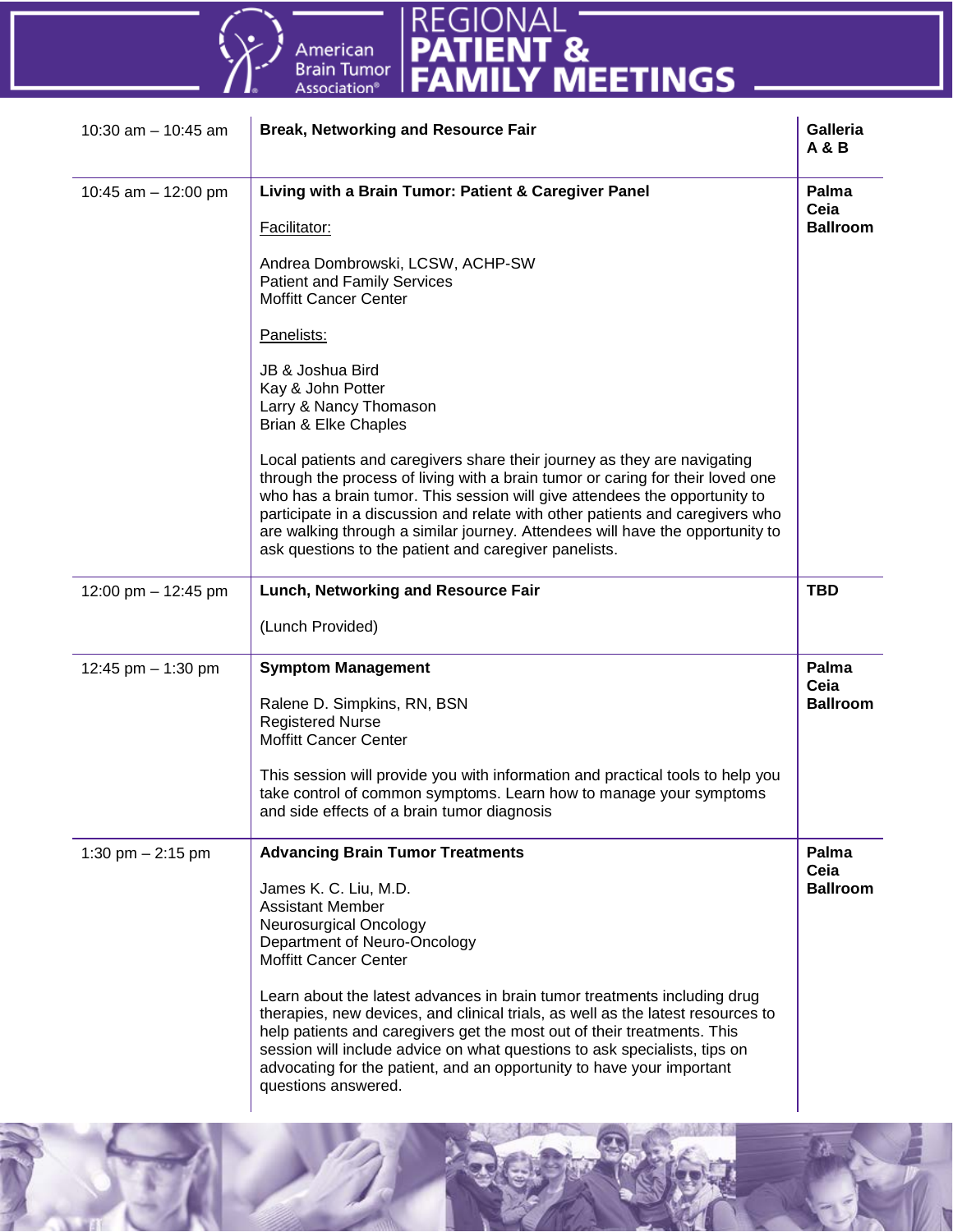



### 2:15 pm – 2:30 pm **Closing Remarks**

Emily Lippert Program Manager American Brain Tumor Association **Palma Ceia Ballroom**

### **RESOURCE FAIR**

In addition to the program sessions, we encourage you to visit the resource fair for local and regional brain tumor resources and support, including treatment centers, support groups and allied care providers.

The American Brain Tumor Association thanks the following organizations for their support in the resource fair:

The American Brain Tumor Association thanks our generous partners, sponsors, funders and supporters who helped make this meeting possible.

novocure®



Funded in part by **AbbVie & Genentech**

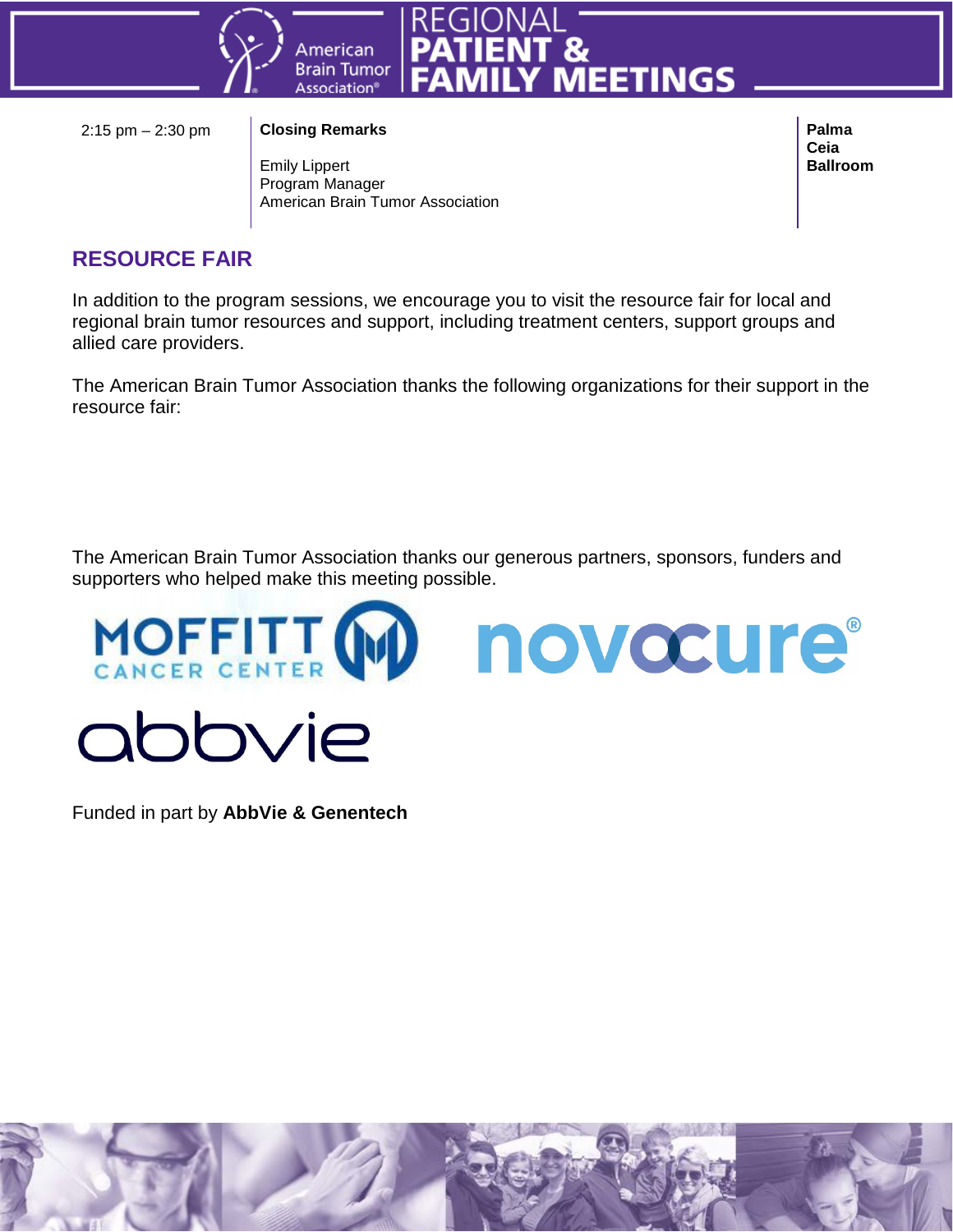### **PATIENT AND CAREGIVER SUPPORT**

**Imerican Brain Tumor** 

Association®

A brain tumor diagnosis can be extremely overwhelming for patients and their loved ones. The ABTA offers support and information about treatments, side effects and the overall progression of the illness.

Y MEETINGS

The ABTA toll-free **CareLine** 1-800-886-ABTA (2282) is staffed by caring professionals who are available Monday – Friday, 8:30 a.m. – 5:00 p.m. CT to help connect patients and caregivers with information and resources that can help support them on their brain tumor journey.

**ABTA Connections** is a 24/7 online support community that links patients, families and friends with each other for support and inspiration.

**TrialConnect™** is a clinical trial matching service that connects brain tumor patients with appropriate clinical trials based on their tumor type and treatment history.

All information can be found www.abta.org.

The ABTA website, www.abta.org, is recognized internationally as a comprehensive and trustworthy source of brain tumor information for patients, caregivers, families and health care professionals. Here you can find information about:

- Adult and pediatric brain tumors anatomy, tumor types, diagnosis, treatment and other helpful information
- Information for the newly diagnosed
- Adult and pediatric caregiver resource centers
- Publications related to tumor types and treatment options
- Educational webinars from nationally-recognized health, medical and scientific experts
- Local resources, including support groups and patient education conferences
- Sharing your brain tumor story and registering for communications that will keep you current on research, treatment developments, and ABTA programs and services

### **PUBLICATIONS**

The American Brain Tumor Association is a trusted resource for brain tumor patients, caregivers and health care professionals around the country. We offer a wide range of publications that can be accessed and downloaded from our website, or you can request hard copies by calling our CareLine at 800-866-ABTA (2282).

- About Brain Tumors: A Primer for Patients and Caregivers
- Brain Tumors A Handbook for the Newly Diagnosed\*
- Brain Tumor Dictionary\*
- Caregiver Handbook\*
- Returning to Work after a Brain Tumor Diagnosis\*
	- Quick Guide to the Family Medical Leave Act\*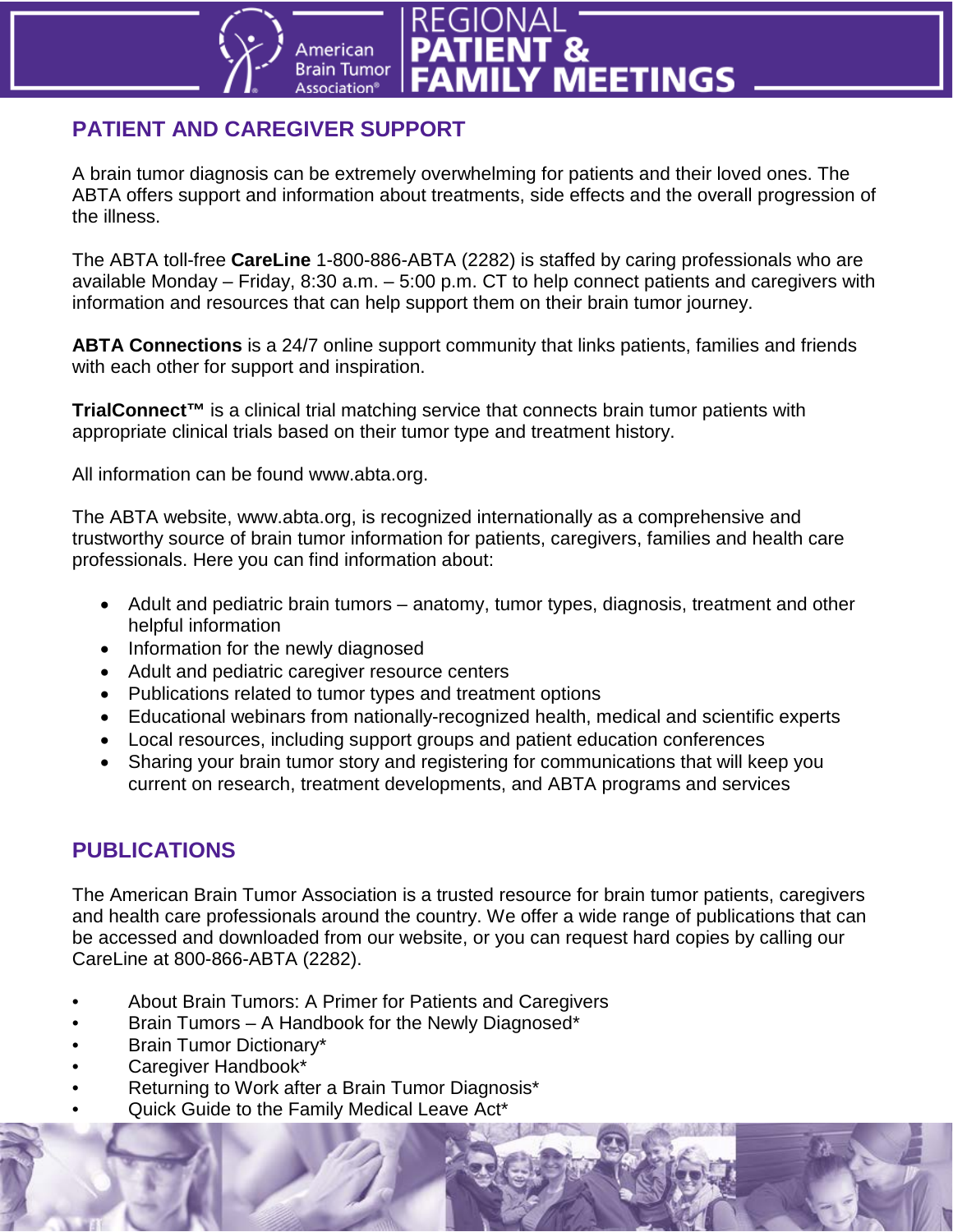

### **Tumor Types**

Ependymoma Glioblastoma and Anaplastic Astrocytoma Medulloblastoma Meningioma Metastatic Brain Tumors Oligodendroglioma and Oligoastrocytoma Pituitary Tumors

*\*These publications are not yet available for download in Spanish.*

### **Treatments**

**Chemotherapy** Clinical Trials Conventional Radiation Therapy Proton Therapy Stereotactic Radiosurgery\* **Steroids Surgery** 

F Facebook.com/theABTA Twitter.com/theABTA In Search: American Brain Tumor Association Connections: www.inspire.com/groups/american-brain-tumor-association